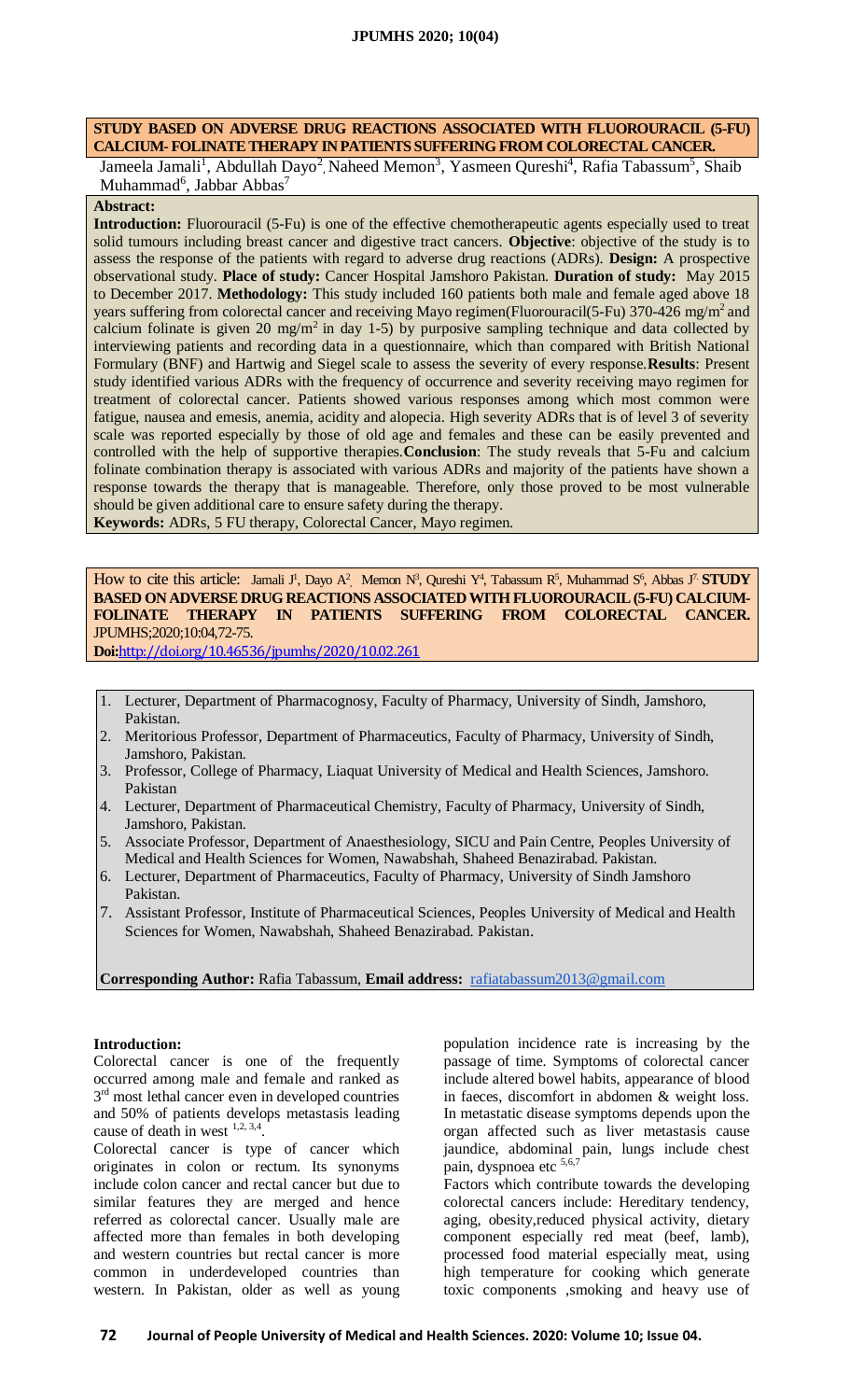alcohol are the common factors responsible for colorectal cancer <sup>5</sup> .

The treatment of colorectal cancer with 5 flourouracil and calcium folinate therapy proved very efficient in treating even an advanced disease an and increase in the survival rate of the patients up to a year or even more as reported by surveys.5-Fu calcium folinate therapy not only efficient in terms of medicinal effects but also cost effective and safe treatment protocol 8,4

Fluorouracil (5-Fu) is one of the effective drug belonging to antimetabolite class of chemotherapeutic agents which act by inhibiting cancer cells division by combining with their genetic material especially used to treat solid tumors including breast cancer and digestive tract cancers. The common toxic symptoms include mucositis, bone marrow suppression 9, 10, 11 .

Calcium Folinate a folic acid metabolite use to enhance the effect of 5-flourouracil improves the response rate but it does not affect the survival rate as reported by the survey and clinical studies 12, 13, 10, 14 .

Most common effective regimen is Mayo regimen in which 5-Fu 426  $mg/m<sup>2</sup>$  and calcium folinate is given 20 mg/m<sup>2</sup> in day 1-5 repeated monthly or every fourth week. Various studies have shown that as response rate varied with different populations similarly adverse reaction response also varied. De Gramont et al, s study presented that the patient have shown critical response and most common effect found to be anemia account for 80% of patients but majority were with grade 1 toxicity and nausea in more than 50% of the patients  $15$ .

In contrast Douillard et al's study presented a patient response which were highly critical and ADRs were of highest frequency and intensity and most common effects found were anemia and neutropenia 87%, among all effects reported whereas diarrhoea 76% patients and emesis reported by 75% patients  $\frac{11,16}{11,16}$ .

## **Methodology**

An prospective observational study conducted include 160 patients suffering from colorectal cancer aged above 18 years on Mayo regimen 5- Fu 370-426 mg/m<sup>2</sup> and calcium folinate is given  $20 \text{ mg/m}^2$  in day 1-5) by purposive sampling from Cancer Hospital Jamshoro Pakistan from May 2015 to December 2017,interviewed during follow up session with Prescriber after receiving at least one cycle of the combination therapy and their response recorded in questionnaire and verified through Standard reference BNF(British National Formulary) and severity of each response were compared against ADR severity scale (Hartwig and Siegel scale).Principles of Declaration of Helsinki were followed during the conduct of following research  $10,17$ .

This study included all male and female patients receiving mayo regimen for the colorectal cancer aged above 18 years.All patients receiving other concomitant therapies for treating other severe diseases such as tuberculosis, HIV, hepatitis and any other condition that could interfere with the accuracy of results.

## **Results:**

The present study enrolled 160 patients including both male and female group suffering from colorectal cancer and receiving 5-Fu and calcium folinate combination therapy for its treatment at Cancer Hospital Jamshoro Pakistan. Majority of the patients were male and account for 55.625% (Table 1). Most frequent age group were between 40-60 years with mean age of42.569as present in Table 1.ADRs reported by the patients were recorded in a questionnaire and these were verified through British National formulary and Hartwig and Siegel scale (ADR severity scale)  $17$ .

All the patients showed multiple ADRs and of different severity level and those with severity level up to 2 and above according to Hartwig and Siegel scale were included in results, in which female patients and male patients aged equal to 60 years and above found to be more vulnerable towards these ADRs in frequency as well as from severity point of view which are represented in Table 2.

Most common ADR found were fatigue and 79 patients out of 160 were affected which persist for long duration after every dose cycle limiting mobility in especially vulnerable group of patients such as women and elderly male. Acidity arises as second most common ADR in colorectal patients and which also persist for more than 24 hours up to even 48 hours in few patients. and emesis also found to be one of common ADRs of the therapy and most common among gastrointestinal disturbances associated with the therapy and patients suffer from the symptoms for 1-3 days after every cycle .The vulnerable group occasionally requiresan I/V (Intravenous) nutritional supplements to maintain normal health and avoid disturbances in the actual therapy schedule which can adversely affects the therapy goals. Alopecia also found to be one of the frequent ADRs among the patients of mayo regimen. The patients reported it as of less severity. Other gastrointestinal symptoms were reported by less number of patients and severity was. Similarly the heart problems were also reported by a minimum number of patients with profound discomfort while bone marrow suppression symptoms appeared more frequently with higher percentages such as anemia, leucopoenia and thrombocytopenia and few patients required the I/V therapy to attain the normal blood cell count. Neither of the enrolled patients' record has showed that they had suffered from interruptions in therapy as a result of these blood disorders which is one of the factor that lead to extend the durationof therapy schedule and increases inconvenience in patients in terms of health and therapy expenses. All the high severity ADRs reported were usually of level 3 in Hartwig and seigel scale and these were effectively controlled with the help of supportive therapies, which showed that the this therapy is comparatively safe while treatment is being given.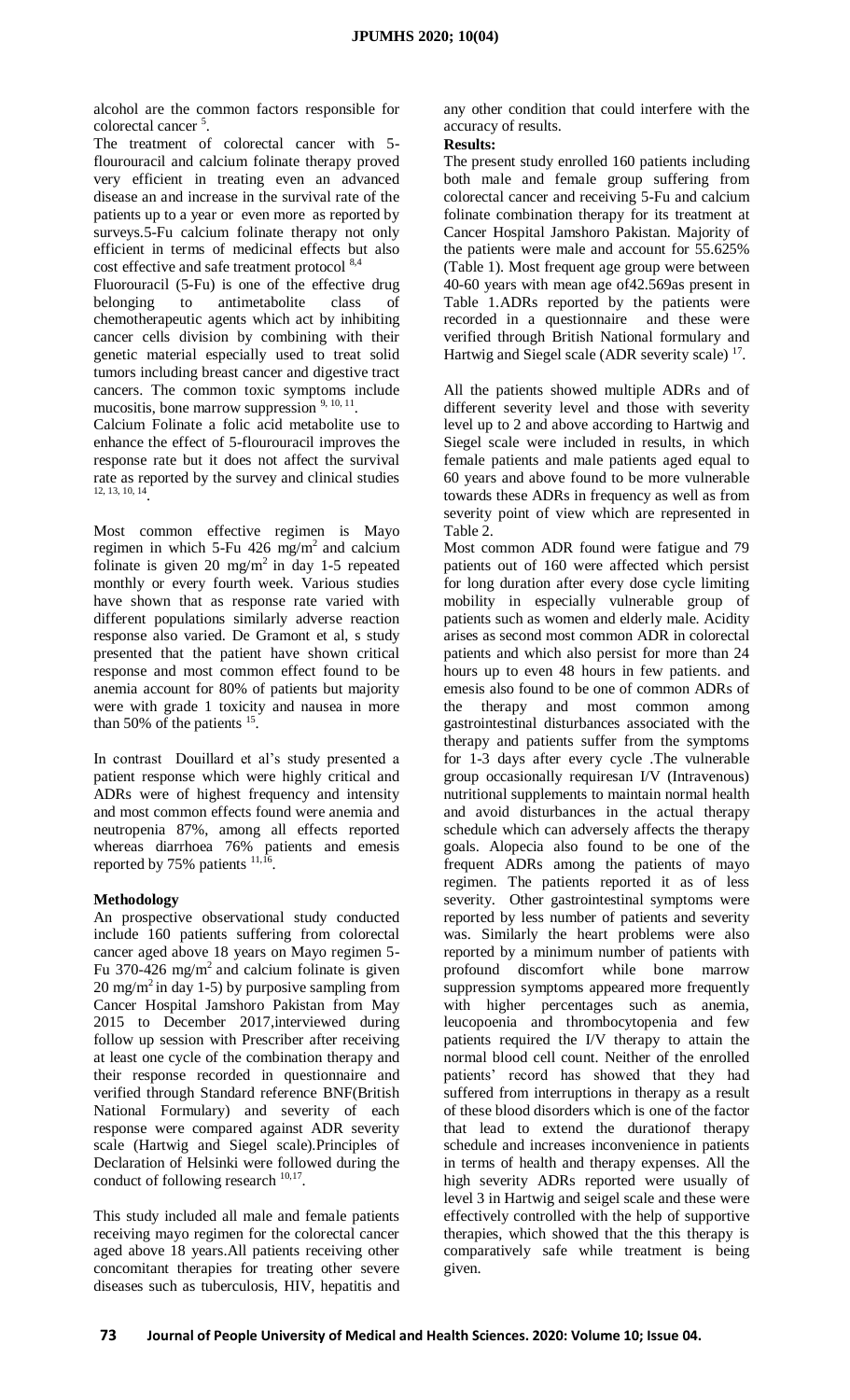| <b>Variable</b> |           | N <sub>0</sub>  | of $(\%)$ |
|-----------------|-----------|-----------------|-----------|
|                 |           | <b>Patients</b> |           |
| <b>Gender</b>   | Male      | 89              | 55.625    |
|                 | Female    | 71              | 44.375    |
|                 | Total     | 160             | 100       |
| Age             | 18-40     | 66              | 41.25     |
| <b>Groups</b>   |           |                 |           |
|                 | $41 - 60$ | 84              | 52.5      |
|                 | $> \! 60$ | 10              | 6.25      |
|                 | Total     | 160             | 100       |

| Table.1.Gender and Age Distribution of |  |  |
|----------------------------------------|--|--|
| Patients enrolled.                     |  |  |

|                                |  | Table 2.ADRs observed in patients in a Mayo                |  |
|--------------------------------|--|------------------------------------------------------------|--|
|                                |  | regimen (5-Fu $370-426$ mg/m <sup>2</sup> calcium folinate |  |
| $20 \text{ mg/m}^2/\text{day}$ |  |                                                            |  |

| Sr.no ADRs                  |                     | N <sub>o</sub><br>of | (% )   |
|-----------------------------|---------------------|----------------------|--------|
|                             |                     | <b>Patients</b>      |        |
| $\mathbf{1}$                | Nausea & Emesis     | 60                   | 37.5   |
| $\overline{2}$              | Dyspepsia           | 37                   | 23.125 |
| $\frac{3}{4}$ $\frac{4}{5}$ | Loss of appetite    | 48                   | 30     |
|                             | Acidity             | 62                   | 38.75  |
|                             | Diarrhoea           | 43                   | 26.875 |
| $\overline{6}$              | <b>Mouth sore</b>   | 20                   | 12.5   |
| $\overline{7}$              | <b>Racing</b> heart | 20                   | 12.5   |
| $\overline{8}$              | Fatigue             | 79                   | 49.375 |
| $\overline{9}$              | <b>Restlessness</b> | 36                   | 22.5   |
| 10                          | <b>Giddiness</b>    | 47                   | 29.375 |
| $\overline{11}$             | <b>Numbness</b>     | 10                   | 6.25   |
| $\overline{12}$             | Leukopenia          | 49                   | 30.625 |
| $\overline{13}$             | Thrombocytopenia    | 48                   | 30     |
| 14                          | Anaemia             | 66                   | 41.25  |
| $\overline{15}$             | Alopecia            | 50                   | 31.2   |

## **Discussions:**

Various studies presebnting variety of ADRs associated with 5- Flourouracil and leucovorin combination which are severe.This study also identified numerous ADRs but severity found to be less as compared to these studies.

Fotheringham, et al presented a review in which they mentioned that 5–Fu based therapy is responsible for fatal toxicities which include severe diarrhea, cardiac problems and blood disorders and approximately 20% patients suffer from grade 3/4 toxicities. Present study found these ADRs with severity level 3 which were successfully managed with supportive medication<sup>13</sup>.

Pearce et al., 2017 conducted an observational cohort study in which 142 patients enrolled were suffering from colorectal cancer and found 46-65 years as most common age group, present study also found age group between 41-60 years as most affected group. Diarrhea, constipation, mucositis, vomiting, fatigue found to be most common undesirable effects with frequency of more than 50%. Frequencies of these ADRs were comparatively less in present study subjects $^{18}$ .

Khan et al., 2012 study reported that 5 fu and leucovorin cardio toxic symptoms appeared in 3(18.75%) patients out of 16 patients receiving the combination therapy, which in this study subjects was 12.5% suffering from racing heart<sup>19</sup>.

Findings of this study are comparable to the study of Degramont et al,(2000) clinical study which presented that emesis was reported in 29.4% which in this study was 37.5%.Diarhea was 50% in this study it was 26.875 %. Mouth sores was 35.6% in this study it was reported by least number of the patients with frequency of12.5%.Alopecia 18.8% in their study whereas in this study it was appeared more frequently than them that is31.25%. Among blood disorders anemia appeared more frequent the percentage was 81.4%, thrombocytopenia 29.4% in their study which in this was 41.25% and 30% respectively.Leukopenia was 30.2% similarly it was 30.625 % in this study. Their study results presented that the occurrence of low severity ADRs were more common as compared to high severity one. Similarly, in our study patients reported ADRs with low to a severity level and these were manageable $^{20}$ .

On the other hand our study is inconsistent with the study presented by the Douillard et al (2002) presenting results with highest frequency as well as severity of the ADRs associated with the 5-Fu and calcium folinate therapy as compared to another regimen. The subjects of our study have shown ADRs which were less in frequency as well as intensity. The frequency of various ADRs presented in their study include Diarrhoea was 76%, mouth sores 75%. Nausea & emesis 75%, Leukopenia appeared with 66%, thrombocytopenia 31%, Anemia 87%<sup>11</sup>.

Present data comparisons reveal that although patient response towards therapy is critical one and require effective care planning. Mayo regimen which is still in practice in developing countries like Pakistan can serve as clinically as well as cost effective therapy option. Its selection as therapy should not be dropped because of toxicity data based on result of international clinical reports till majority of the local patients also respond in critical way as presented by them. **Conclusion**

## The study reveals that 5 Fu and calcium folinate combination therapy is associated with various ADRs and majority of local patients have shown a severity level that can be managed with supportive therapy. Therefore patients must remain in constant check by health professional's especially vulnerable group to make the therapy most safe and effective by overcoming the associated ADRs.

**ETHICS APPROVAL:** The ERC gave ethical review approval

**CONSENT TO PARTICIPATE:** written and verbal consent was taken from subjects and next of kin

**FUNDING:** The work was not financially supported by any organization. The entire expense was taken by the authors

**ACKNOWLEDGEMENTS:** We would like to thank the all contributors and staff and other persons for providing useful information.